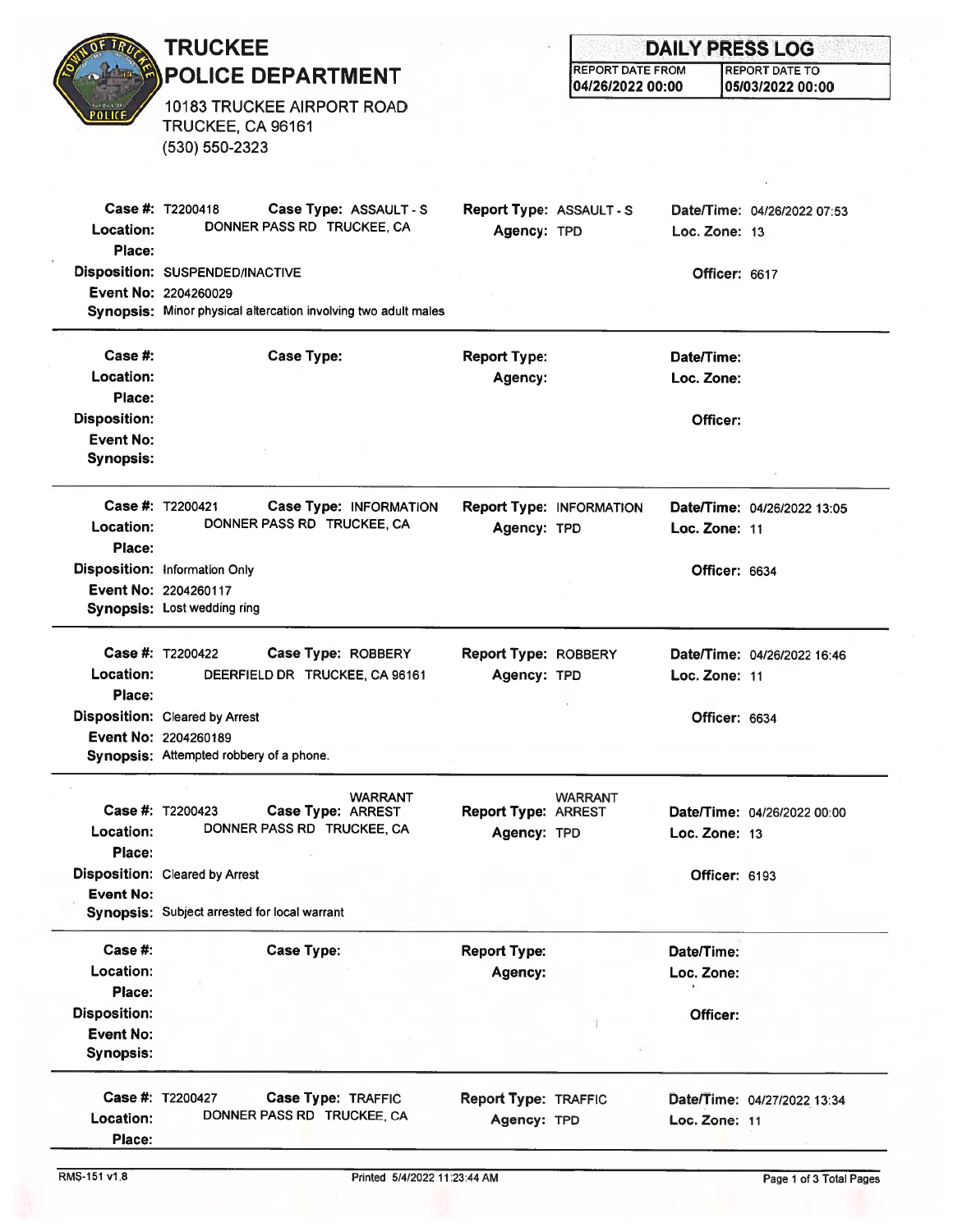Disposition: NOTHING FURTHER **CONSERVATION CONSERVATION** Event No: 2204270120

Synopsis: Private Party Tow. Information Only.

| Case  #:            | <b>Case Type:</b>                                                      |                                                       | <b>Report Type:</b>            |                | Date/Time:           |                             |
|---------------------|------------------------------------------------------------------------|-------------------------------------------------------|--------------------------------|----------------|----------------------|-----------------------------|
| Location:           |                                                                        |                                                       | Agency:                        |                | Loc. Zone:           |                             |
| Place:              |                                                                        |                                                       |                                |                |                      |                             |
| <b>Disposition:</b> |                                                                        |                                                       |                                |                | Officer:             |                             |
| <b>Event No:</b>    |                                                                        |                                                       |                                |                |                      |                             |
| <b>Synopsis:</b>    |                                                                        |                                                       |                                |                |                      |                             |
|                     |                                                                        |                                                       |                                |                |                      |                             |
|                     | Case #: T2200431<br>Case Type: ACCIDENT                                | <b>VEHICLE</b>                                        | <b>Report Type: ACCIDENT</b>   | <b>VEHICLE</b> |                      | Date/Time: 04/28/2022 12:56 |
| Location:           | TRUCKEE, CA 96161                                                      |                                                       | Agency: TPD                    |                | Loc. Zone: 11        |                             |
| Place:              |                                                                        |                                                       |                                |                |                      |                             |
|                     | <b>Disposition: NOTHING FURTHER</b>                                    |                                                       |                                |                | Officer: 6692        |                             |
|                     | Event No: 2204280118                                                   |                                                       |                                |                |                      |                             |
|                     | Synopsis: OVER THE COUNTER TRAFFIC COLLISION REPORT. INFORMATION ONLY. |                                                       |                                |                |                      |                             |
|                     |                                                                        |                                                       |                                |                |                      |                             |
| Case #:             | <b>Case Type:</b>                                                      |                                                       | <b>Report Type:</b>            |                | Date/Time:           |                             |
| Location:           |                                                                        |                                                       | Agency:                        |                | Loc. Zone:           |                             |
| Place:              |                                                                        |                                                       |                                |                |                      |                             |
| <b>Disposition:</b> |                                                                        |                                                       |                                |                | Officer:             |                             |
| <b>Event No:</b>    |                                                                        |                                                       |                                |                |                      |                             |
| <b>Synopsis:</b>    |                                                                        |                                                       |                                |                |                      |                             |
| Case  #:            | <b>Case Type:</b>                                                      |                                                       | <b>Report Type:</b>            |                | Date/Time:           |                             |
| Location:           |                                                                        |                                                       | Agency:                        |                | Loc. Zone:           |                             |
| Place:              |                                                                        |                                                       |                                |                |                      |                             |
| <b>Disposition:</b> |                                                                        |                                                       |                                |                | Officer:             |                             |
| Event No:           |                                                                        |                                                       |                                |                |                      |                             |
| <b>Synopsis:</b>    |                                                                        |                                                       |                                |                |                      |                             |
|                     |                                                                        |                                                       |                                |                |                      |                             |
|                     | Case #: T2200435<br>Case Type: ARREST                                  | <b>WARRANT</b>                                        | <b>Report Type: ARREST</b>     | <b>WARRANT</b> |                      | Date/Time: 04/29/2022 22:37 |
| Location:           | <b>WATERS WAY</b>                                                      | TRUCKEE, CA 96161                                     |                                |                |                      |                             |
| Place:              |                                                                        |                                                       | Agency: TPD                    |                | Loc. Zone: 13        |                             |
|                     | <b>Disposition:</b> Cleared by Arrest                                  |                                                       |                                |                |                      |                             |
|                     |                                                                        |                                                       |                                |                | Officer: 6594        |                             |
|                     | Event No: 2204290201                                                   |                                                       |                                |                |                      |                             |
| <b>Synopsis:</b>    |                                                                        | Suspect was arrested and transported to Truckee Jail. |                                |                |                      |                             |
|                     | Case #: T2200436<br>Case Type: TRAFFIC                                 |                                                       | <b>Report Type: TRAFFIC</b>    |                |                      | Date/Time: 04/30/2022 09:40 |
| Location:           | TRUCKEE, CA 96161                                                      |                                                       | Agency: TPD                    |                | Loc. Zone: 13        |                             |
| Place:              |                                                                        |                                                       |                                |                |                      |                             |
|                     | <b>Disposition: Information Only</b>                                   |                                                       |                                |                | Officer: 6195        |                             |
|                     | Event No: 2204300046                                                   |                                                       |                                |                |                      |                             |
|                     | Synopsis: Vehicle towed for 72 hour parking violation.                 |                                                       |                                |                |                      |                             |
|                     |                                                                        |                                                       |                                |                |                      |                             |
|                     | <b>Case #: T2200437</b>                                                | Case Type: AUTO THEFT                                 | <b>Report Type: AUTO THEFT</b> |                |                      | Date/Time: 04/30/2022 11:49 |
| Location:           | FAIRWAY DR TRUCKEE, CA 96161                                           |                                                       | Agency: TPD                    |                | Loc. Zone: 13        |                             |
| Place:              |                                                                        |                                                       |                                |                |                      |                             |
|                     | Disposition: SUSPENDED/INACTIVE                                        |                                                       |                                |                | <b>Officer: 6668</b> |                             |
|                     | Event No: 2204300065                                                   |                                                       |                                |                |                      |                             |
|                     |                                                                        |                                                       |                                |                |                      |                             |